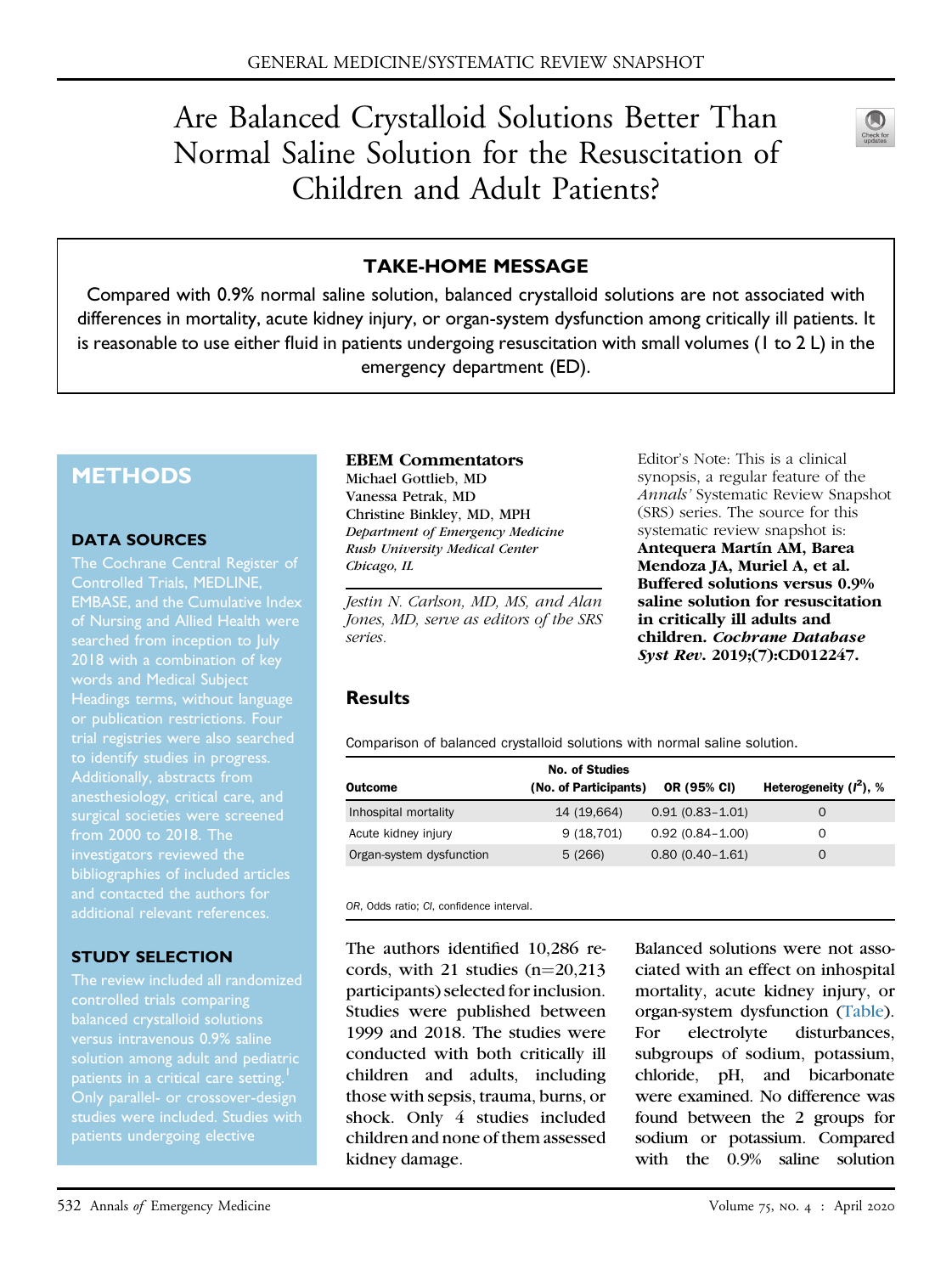surgery and studies with multiple mortality and acute kidney injury during hospitalization. Secondary organ-system dysfunction, electrolyte disturbances during admission, transfusion requirements, total volume of intravenous fluids needed during resuscitation, and cost. Subgroup participants subsets, type of balanced crystalloid solution, age passing initial screening underwent authors. Disagreements were review author, and studies were information to determine eligibility was not obtainable.

# DATA EXTRACTION AND **SYNTHESIS**

Two investigators extracted the data with a predesigned form. Risk of bias was assessed with the ratios were calculated for dichotomous data. Continuous data or standardized mean difference (when different scales were used) with SDs. Outcomes were reported with 95% confidence intervals. Heterogeneity was statistics. Publication bias was

group, the balanced solution group had a higher pH, higher bicarbonate level, and lower chloride level. There was no evidence of publication bias.

# **Commentary**

Intravenous fluids are one of the most common interventions among critically ill patients, with more than one third of all hospitalized patients receiving them. $3 \text{ In}$ fact, it has been estimated that greater than 200 million liters of intravenous fluids are used in the United States each  $vear<sup>4</sup>$  $vear<sup>4</sup>$  $vear<sup>4</sup>$ Although 0.9% normal saline solution is a widely used crystalloid solution, it can lead to a hyperchloremic metabolic acidosis, which has been associated with complications in some studies. $5,6$  $5,6$  The ideal fluid choice should keep electrolytes and pH near physiologic levels while expanding intravascular volume. $\frac{7}{10}$  $\frac{7}{10}$  $\frac{7}{10}$  However, these "balanced" solutions are not universally available and can be significantly more costly than 0.9% normal saline solution.<sup>8</sup> Therefore, it is important to determine whether there is a clinically significant benefit associated with these more balanced crystalloid solutions.

Overall, this meta-analysis found no statistically significant difference in the rate of inhospital mortality, acute kidney injury, or organ-system dysfunction between 0.9% normal saline solution and balanced crystalloid solutions. However, it is important to consider several limitations with respect to this review. First, there was significant clinical heterogeneity between the studies. Patients were enrolled in different settings and at different times during their critical illness. Although the authors did limit their search to the critical care setting, the specific definition of a critical care setting (eg, ED, ICU, operating room) was

not defined, which may have further added to the potential heterogeneity. Additionally, there was variability in regard to the volume and timing of fluids between studies, as well as whether patients received any fluids before enrollment. Patients were included with a wide variety of disease states and it is unclear whether certain disease states may benefit from a specific type of solution. Moreover, several different types of balanced crystalloid solutions with different concentrations of electrolytes were used in the included trials. Specific outcome definitions also varied between studies. For example, acute kidney injury can be defined by multiple criteria and encompasses a broad spectrum of severity. Transient elevations in creatinine level are of less significance than the requirement for renal replacement therapy, with the latter being more clinically relevant to patients. All outcomes were based on lowcertainty or very-low-certainty evidence except for mortality.

Total fluid volume was incompletely reported in several of the studies. Additionally, most studies had relatively small sample sizes, with the majority of patients being from 2 studies. $9,10$  $9,10$  In those 2 studies, the mean fluid volume administered to both groups was approximately 1 L. It is unclear whether these data would apply to patients receiving larger fluid volumes. Pediatric patients composed a small portion of the total sample and tended to be less sick than their adult counterparts. Moreover, 2 of the pediatric studies evaluated patients with dengue shock syndrome, which may not be easily translated to